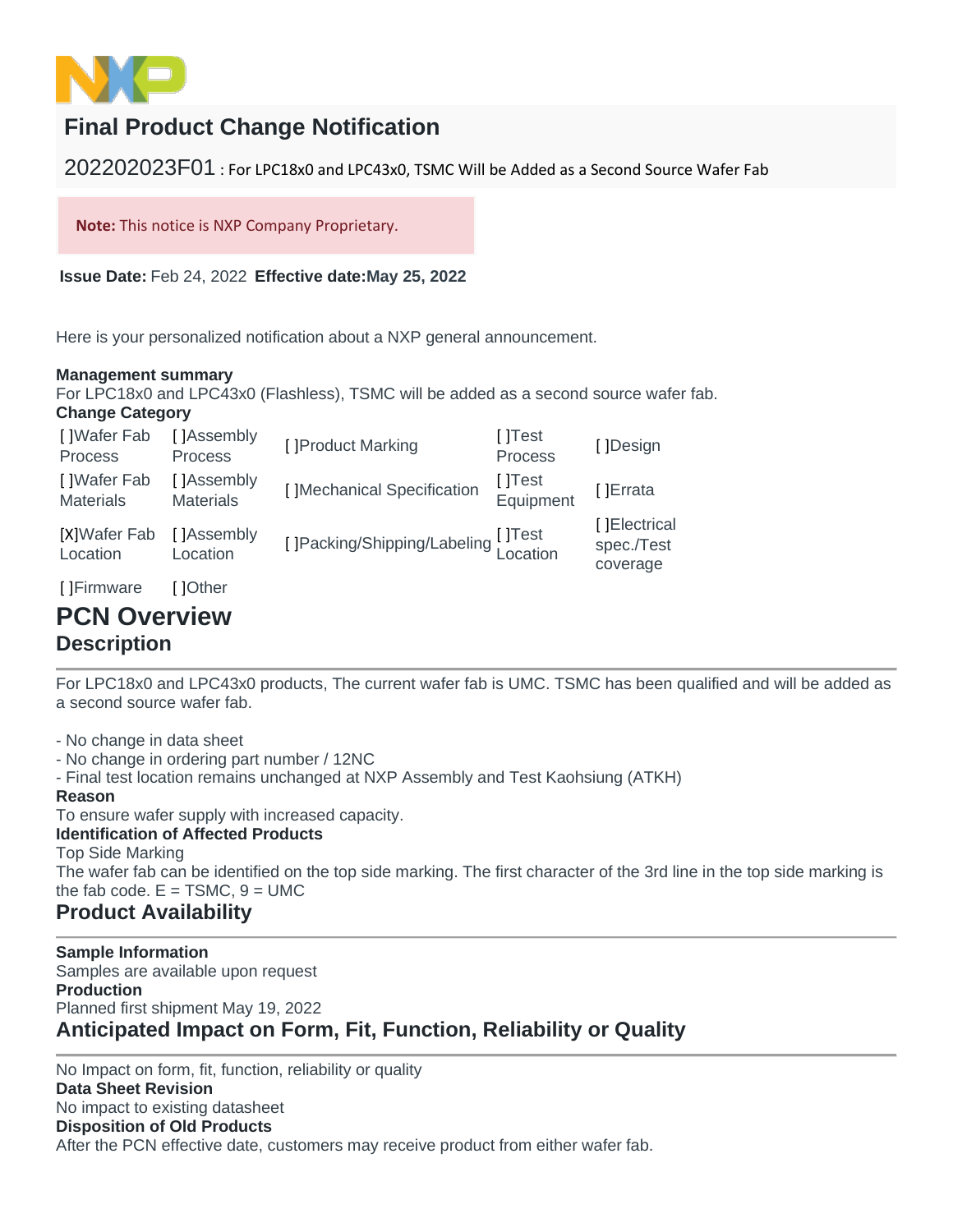### **Timing and Logistics**

In compliance with JEDEC J-STD-046, your acknowledgement of this change is expected by Mar 26, 2022. **Contact and Support** 

For all inquiries regarding the ePCN tool application or access issues, please contact NXP "Global Quality Support Team".

For all Quality Notification content inquiries, please contact your local NXP Sales Support team.

At NXP Semiconductors we are constantly striving to improve our product and processes to ensure they reach the highest possible Quality Standards. Customer Focus, Passion to Win.

NXP Quality Management Team.

#### **About NXP Semiconductors**

NXP Semiconductors N.V. (NASDAQ: NXPI) provides High Performance Mixed Signal and Standard Product solutions that leverage its leading RF, Analog, Power Management, Interface, Security and Digital Processing expertise. These innovations are used in a wide range of automotive, identification, wireless infrastructure, lighting, industrial, mobile, consumer and computing applications.

You have received this email because you are a designated contact or subscribed to NXP Quality Notifications. NXP shall not be held liable if this Notification is not correctly distributed within your organization. This message has been automatically distributed. Please do not reply .

NXP Semiconductors

High Tech Campus, 5656 AG Eindhoven, The Netherlands

© 2006- 2022 NXP Semiconductors. All rights reserved.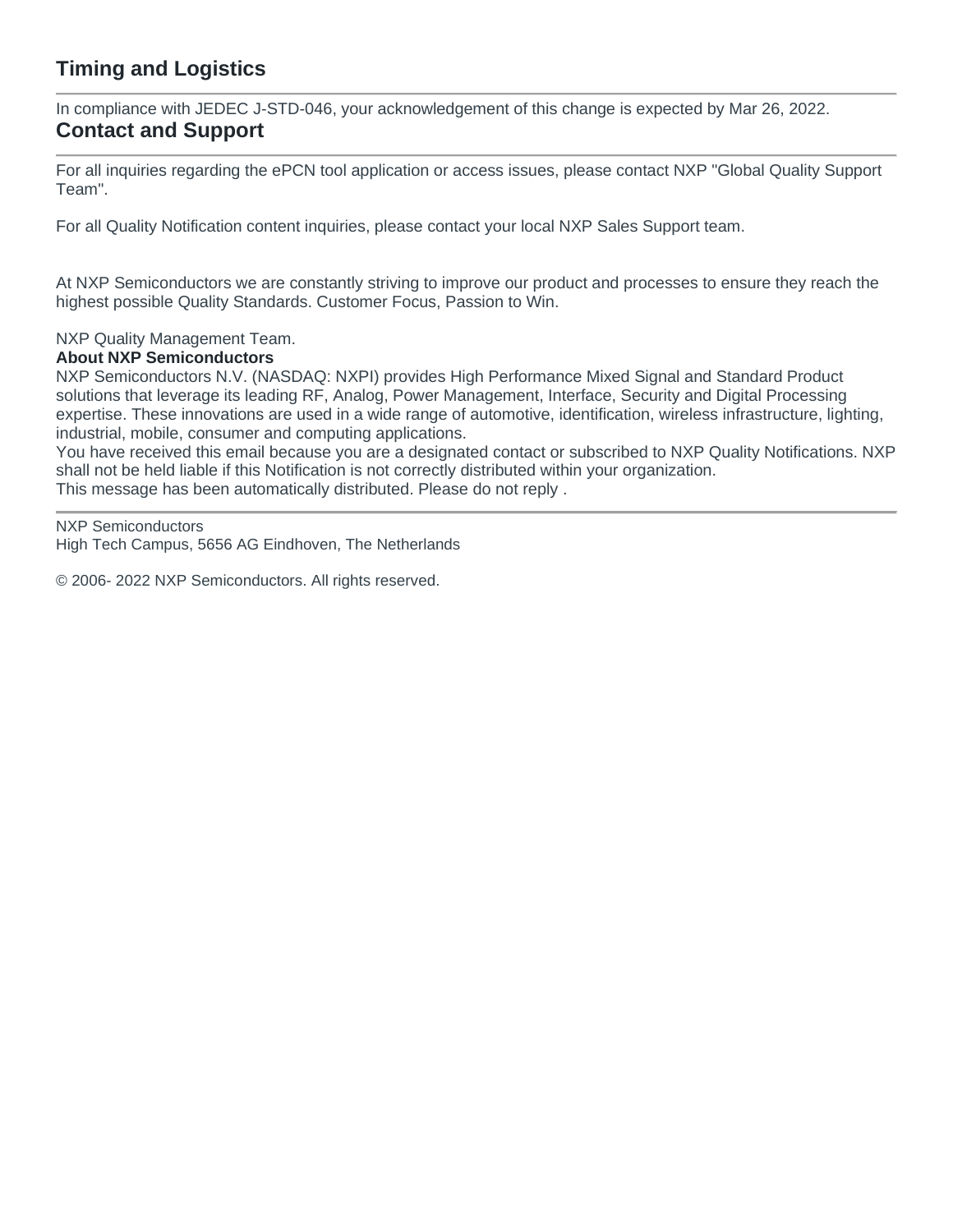| <b>Affected Orderable Part#</b> | <b>Affected 12NC</b> |
|---------------------------------|----------------------|
| LPC1820FET100,551               | 935293676551         |
| LPC1810FET100,551               | 935293677551         |
| LPC1830FET256,551               | 935293684551         |
| LPC1830FET256K                  | 935293684557         |
| LPC1850FET256,551               | 935293685551         |
| LPC18S50FET256,551              | 935296282551         |
| LPC1830FET180,551               | 935296288551         |
| LPC1850FET180,551               | 935296289551         |
| LPC1830FBD144,551               | 935296302551         |
| LPC1820FBD144,551               | 935296303551         |
| LPC1820FBD144K                  | 935296303557         |
| LPC1830FET100Y                  | 935296365518         |
| LPC1830FET100,551               | 935296365551         |
| LPC1810FBD144,551               | 935296953551         |
| LPC18S10FBD144E                 | 935304121551         |
| LPC18S30FET256E                 | 935304176551         |
| LPC18S10FET100E                 | 935304177551         |
| LPC18S10FET180E                 | 935305894551         |
| LPC18S30FBD144E                 | 935305902551         |
| LPC18S30FET100E                 | 935305907551         |
| LPC18S50FET180E                 | 935305909551         |
| LPC1820FBD144/CPAE              | 935308406551         |
| LPC1820FET100/CPAE              | 935308407551         |
| LPC1830FET256/CPAE              | 935308408551         |
| LPC1820FET100/3DK               | 935308563557         |
| LPC1850FET256/CPAE              | 935309019551         |
| LPC4310FET100,551               | 935294169551         |
| LPC4320FET100,551               | 935294171551         |
| LPC4330FET256,551               | 935294172551         |
| LPC4350FET256,551               | 935294173551         |
| LPC43S50FET256,551              | 935296279551         |
| LPC4330FET100Y                  | 935296291518         |
| LPC4330FET100,551               | 935296291551         |
| LPC4330FET180Y                  | 935296292518         |
| LPC4330FET180,551               | 935296292551         |
| LPC4350FET180,551               | 935296293551         |
| LPC4330FBD144Y                  | 935296296518         |
| LPC4330FBD144,551               | 935296296551         |
| LPC4310FBD144,551               | 935296297551         |
| LPC4320FBD144,551               | 935296299551         |
| LPC4370FET256E                  | 935299462551         |
| LPC4370FET100E                  | 935299571551         |
| LPC4370FET100K                  | 935299571557         |
| LPC43S30FET256E                 | 935299908551         |